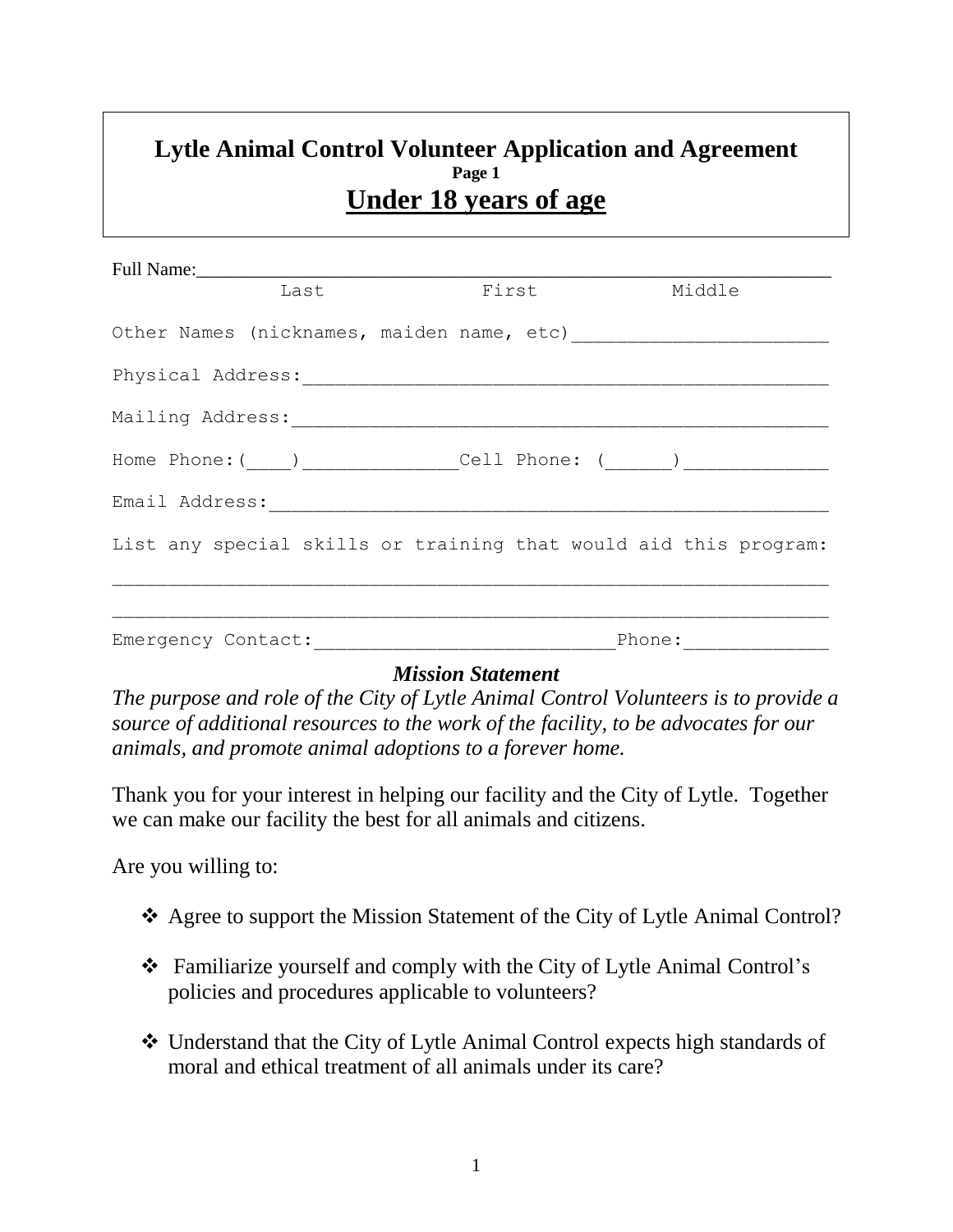## **LYTLE ANIMAL CONTROL VOLUNTEER APPLICATION AND AGREEMENT (Volunteers Under 18 Years of Age) Release, Waiver and Indemnity**

On behalf of ourselves, \_\_\_\_\_\_\_\_\_\_\_\_\_\_\_\_\_\_\_\_\_\_\_\_\_\_\_\_\_\_\_\_\_\_\_\_\_\_\_\_\_\_\_\_\_\_\_\_\_\_\_\_\_\_\_\_\_\_\_\_\_\_\_\_\_\_\_\_\_\_\_, and for and in consideration of \_\_\_\_\_\_\_\_\_\_\_\_\_\_\_\_\_\_\_\_\_\_\_\_\_\_\_\_\_\_\_\_\_\_\_\_\_\_\_\_ participating as a Volunteer in the Animal Control Volunteer Program, and to the extent allowed by law, we do hereby release the City of Lytle, its officials, agents, servants, employees, attorneys, and all persons, natural or corporate, acting on behalf of, in concert with, or in any way in privity with them or any of them, from any and all claims or causes of action of any kind whatsoever, whether at common law, constitutional, contractual, statutory or otherwise, which we have or might have, known or unknown, now existing or that may arise at a later time, and we hereby waive such claims or causes of action. We acknowledge that there are certain inherent risks associated with participating / volunteering with the Animal Control Volunteer Program and for the above consideration, we hereby expressly assume said risks for ourselves.

In further consideration of the City of Lytle allowing

to participate / volunteer with the Animal Control Volunteer Program, we hereby agree to indemnify and hold the City of Lytle, its officials, agents, servants, employees, attorneys, and any other person, firm, corporation bound to defend or pay judgments against the City of Lytle, harmless from any and all claims, demands, or causes of action of every kind, including claims for contribution or indemnity, and the reasonable and necessary costs, including attorney's fees, arising out of or attributed, directly or indirectly, to \_\_\_\_\_\_\_\_\_\_\_\_\_\_\_\_\_\_\_\_\_\_\_\_\_\_